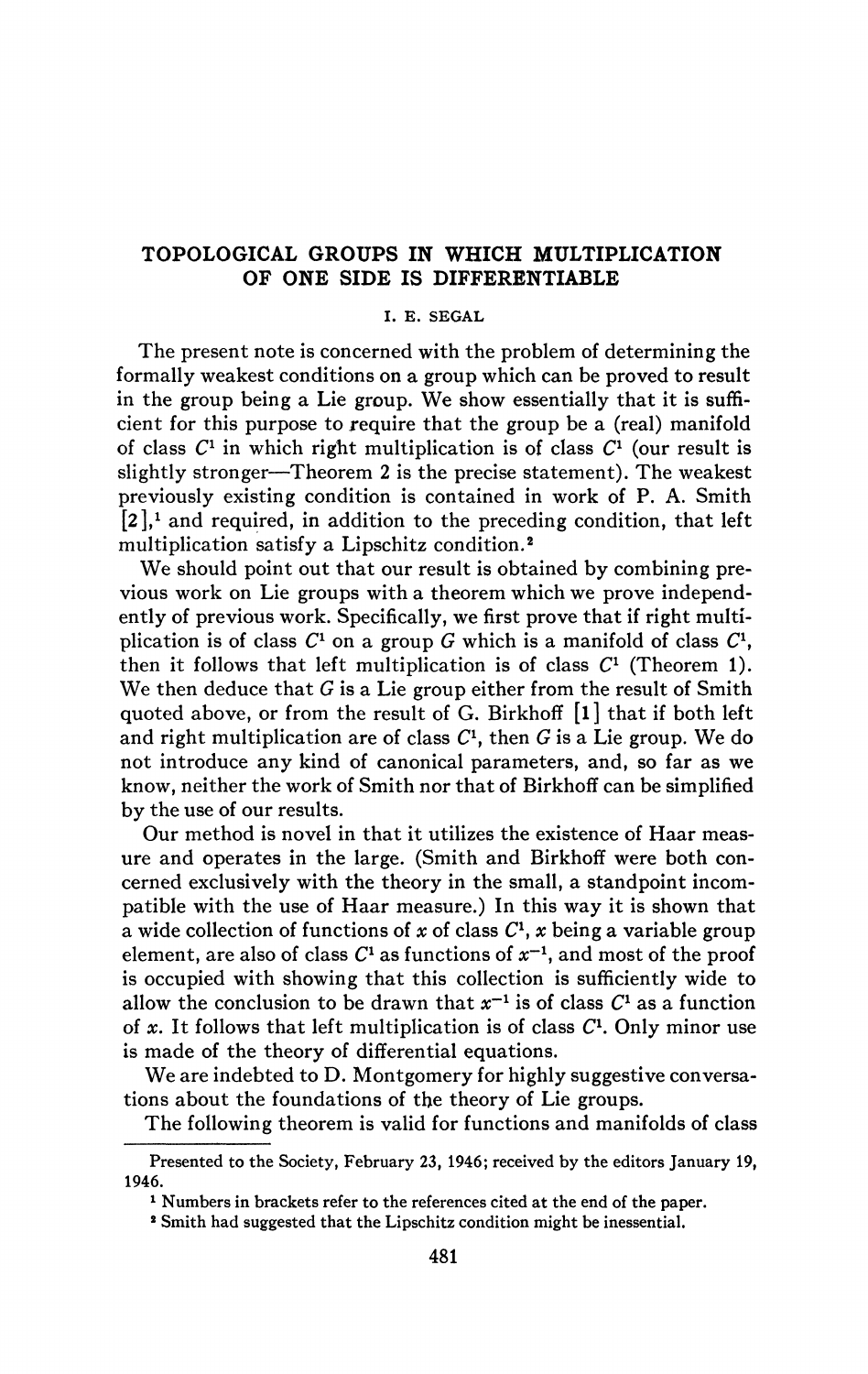$C^k$  ( $k \ge 1$ ) with an almost unchanged proof, but we state it for the case  $k=1$  only.

THEOREM 1. *Let G be a topological group which is a manifold of class*   $C$ <sup>1</sup>, and such that xa as a function of x on  $\tilde{G}$  is of class  $C$ <sup>1</sup>, for every fixed *a in G. Then ax is likewise of class C<sup>1</sup> .* 

Suppose that  $f$  and  $g$  are (real-valued) functions of class  $C^1$  on  $G$ which vanish except on a compact set. Then it is clear that the function  $h$  defined by:

(1) 
$$
h(x) = \int_{G} f(xy)g(y)dy
$$

is also of class C<sup>1</sup> , *dy* being left-invariant Haar measure, and it is easy to see that

(2) 
$$
h(x^{-1}) = \int_{a} g(xy)f(y)dy,
$$

showing that  $h(x^{-1})$  is of class  $C^1$  as a function of x, also. It is first shown (Lemma 1), using properties of Haar measure, that the collection of functions having the form (1) has the property that for any two given points of the group there exists a function in the collection which assumes different values at the points. It then follows (Lemma 2), by a method applicable to a general manifold, that  $x^{-1}$  is of class  $C^1$  as a function of x. Noting that:

$$
ax = (x^{-1}a^{-1})^{-1},
$$

the conclusion follows from the fact that functional composition of functions of class  $C<sup>1</sup>$  results in a function of class  $C<sup>1</sup>$ .

Since *xa* is a function of *x* of class *C<sup>1</sup>* we lose no generality by assuming now that if  $(x|y)^i$  denotes the *i*th coordinate of the point *x* with respect to the local system at  $y$  ( $i = 1, \dots, r$ ), then  $(x|y)^i = (xy^{-1}|e)^i$ ; here *e* is the identity in G, *x* and *y* are elements of G, and *r* is the dimension of G. We also assume that  $(e|e)^* = 0$ .

LEMMA 1. *Let T be the collection of functions on G of the form*   $\int_{G} f(xy)g(y)dy$ *, where f and g are real-valued functions on G of class C<sup>1</sup>, which vanish except on compact sets. Then for every two points of G there exists an element of T which assumes different values at the points.\** 

The proof is indirect: suppose that  $\gamma(a) = \gamma(b)$  for all  $\gamma \in \Gamma$ , where

**<sup>3</sup> We are indebted to C. Chevalley and S. Eilenberg for suggesting a modification in the proof of the lemma which resulted in a considerably more elementary proof.**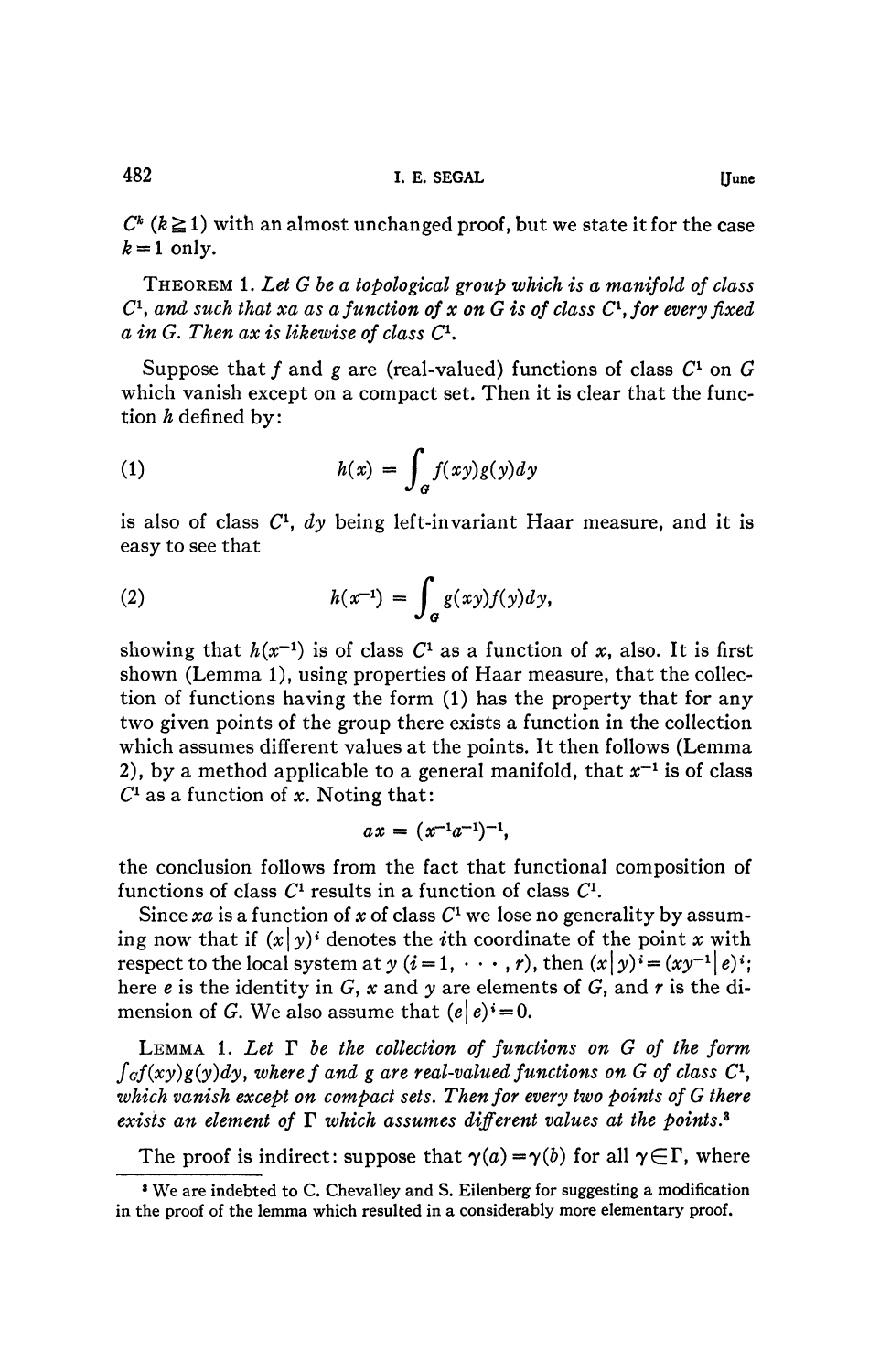$a \neq b$ . Clearly, if  $h(x)$  is a function of class  $C<sup>1</sup>$  on  $G$ , then the same is true of the function *h(xa),* for every fixed *a* in G. It follows that

(3) 
$$
\int_{a} f(ay)g(yx)dy = \int_{a} f(by)g(yx)dy,
$$

where  $f$  and  $g$  are general functions of class  $C<sup>1</sup>$  vanishing except on compact sets. Putting  $h_p$  and  $\bar{h}$  for the functions defined respectively by  $(h_p)(x) = (h)(p^{-1}x)$  and  $(h)(x) = \rho(x)(h)(x^{-1})$ , where  $dx^{-1} = \rho(x)dx$ , (3) can be written in the following form :

$$
\bar{f} * g_a = \bar{f} * g_b.
$$

Here *r\*s,* for general complex-valued functions *r* and *s,* denotes the function defined by:

$$
(r * s)(x) = \int_a r(y)s(y^{-1}x)dy,
$$

provided the integral exists. We now show that (4) is valid if ƒ and *g*  are integrable functions vanishing outside of any right translations of a certain neighborhood *R* of the identity.

Specifically, let *P* be the neighborhood of the identity defined by the inequalities  $|(x|e)^i| < a$   $(i=1,\dots,r)$ , where *a* is chosen sufficiently small so that the closure of *P* is compact; let *Q* be the same with *a* replaced by a/2, and let *R* be a neighborhood of the identity such that  $R^2 \subset Q$ . If h is a continuous function which vanishes outside of *Qd*, then, putting  $(x|d)^{i}=x$ , and  $h^{*}(x_1, \dots, x_r)=h(x)$  in the present sentence, we define *he* by

$$
h_{\bullet}(x) = (2e)^{-n} \int_{x_{r-\bullet}}^{x_{r+\bullet}} \cdots \int_{x_{1-\bullet}}^{x_{1+\bullet}} h_{*}(t_{1}, \cdots, t_{r}) dt_{1}, \cdots, dt_{r}.
$$

It is clear that if  $0 < e < 1/2a$ ,  $h_e$  is defined, of class  $C<sup>1</sup>$ , and converges uniformly to h on Pd as  $e\rightarrow 0$ . If we set  $||r||$  for the  $L_1$  norm of r (that is, the integral of the absolute value of *r* with respect to Haar measure), it is plain that  $\|h_e-h\|\to 0$  as  $e\to 0$ . Since the operators  $h\to h_p$ and  $h \rightarrow \bar{h}$  are linear and isometric on  $L_1$ , it follows that (3) is valid if ƒ and *g* are continuous and vanish outside right translations of *Q.* Now if *h* is integrable and vanishes outside *Rd}* and if  $u_s(x) = (m(S))^{-1} f_s(x)$ , where *m* is Haar measure, *S* is a neighborhood of the identity, and  $f_s$  is the characteristic function of S, it is easy to verify that *us\* h* vanishes outside *SRd.* On the other hand, for any positive number *e* there exists such an 5 contained in *R* and such that  $\|u_s * h - h\| < \epsilon$ . It follows that (3) is valid if f and g are integrable and vanish outside a right translation of *R.*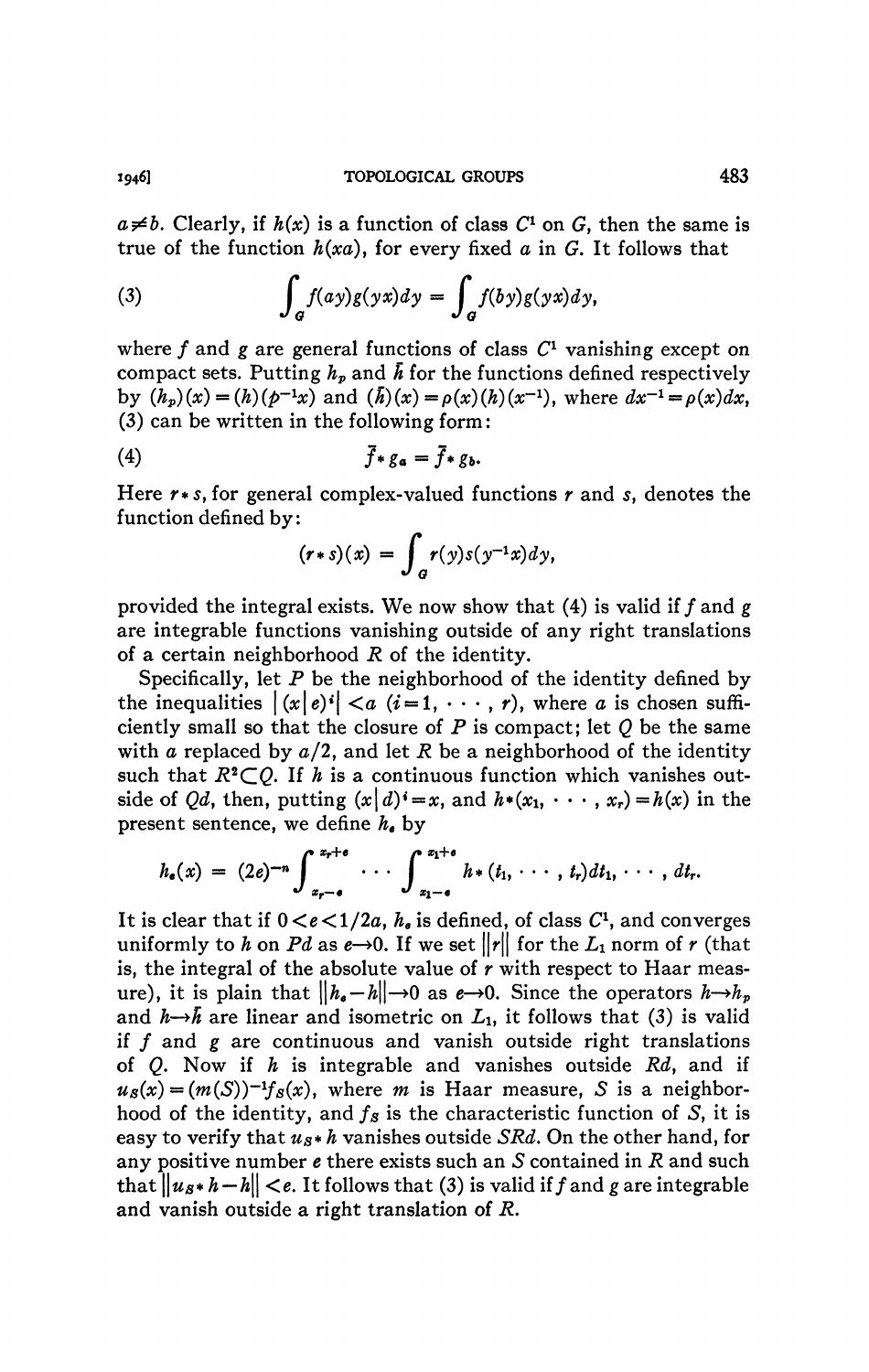Now let *T* be a neighborhood of the identity such that  $T = T^{-1}$ , *T* $\subset$ *R*,  $a^{-1}$ *T* $a$  $\subset$ *R*, and  $a^{-1}b$  is not contained in *T*<sup>3</sup>. Let *f* and *g* be the characteristic functions of  $T$  and  $a^{-1}T$  respectively. It is easy to verify that:

$$
(\bar{f} * g_a)(x) = m(a^{-1}T \cap a^{-1}Tx^{-1}),
$$
  
\n
$$
(\bar{f} * g_b)(x) = m(b^{-1}T \cap a^{-1}Tx^{-1}).
$$

Clearly  $\bar{f}$  \*  $g_a$  and  $\bar{f}$  \*  $g_b$  are continuous functions, and it is easy to see that the first function is not zero at the identity and that the second function vanishes in T. Hence  $\vec{f}$  \*  $g_a \neq \vec{f}$  \*  $g_b$ , a contradiction.<sup>4</sup>

LEMMA 2. Let M be a manifold of class  $C^1$  and dimension r. Let  $\Phi$ be a collection of functions of class  $C^1$  on M, with the property that for any two given points of M there exists a function in  $\Phi$  which assumes *different values at the points. Then there exists a point of M and r elements of*  $\Phi$  whose Jacobian with respect to local coordinates at  $\phi$ , *evaluated at p, is not zero.* 

Again our proof is indirect : assume that the Jacobian of any *r* elements of  $\Phi$  with respect to local coordinates at x, evaluated at x, vanishes for every  $x \in M$ . Let *s* be the maximum rank of the matrices of all such Jacobians, let  $\bar{x}$  be a point at which the rank is attained, and let  $f_1, \dots, f_s$  be elements of  $\Phi$  involved in a nonvanishing minor of order *s* in a Jacobian matrix at  $\bar{x}$ . For the remainder of the lemma, put  $x_i = (x \mid \bar{x})^i$ , and then re-index the coordinates so that  $x_1, \dots, x_i$ are the coordinates involved in the nonvanishing minor just mentioned. Then bordering this minor by adding any  $f \in \Phi$  and any local coordinate around  $\bar{x}$  not yet involved in the minor, say  $x_{s+1}$ , the resulting minor of order  $s+1$  vanishes in a neighborhood of  $\bar{x}$ , clearly. Expanding the minor as a sum of products of row elements involving ƒ with the corresponding cofactors, we obtain an equation of the form

$$
\sum_{j=1}^r \frac{\partial f}{\partial x_j} A_j(x_1, \cdots, x_r) = 0,
$$

where the  $A_j$  are continuous functions and independent of  $f$ , with  $A_i = 0$  for  $j>s+1$ , and  $A_{i+1}(0, \dots, 0) \neq 0$ . Now let  ${x_i(t)}$  be a solution in a neighborhood of  $t = 0$  of the system of equations:

$$
\frac{dx_i}{dt}=A_i(x_1,\cdots,x_r),\qquad x_i(0)=0\qquad (i=1,\cdots,r).
$$

**<sup>4</sup> It is interesting to note that the set of functions of class C<sup>1</sup> which vanish outside**  compact sets is  $L_1$ -dense in  $L_1$ . This fact could be proved, and the proof of the lemma **shortened, by using theorems due to H. Whitney.**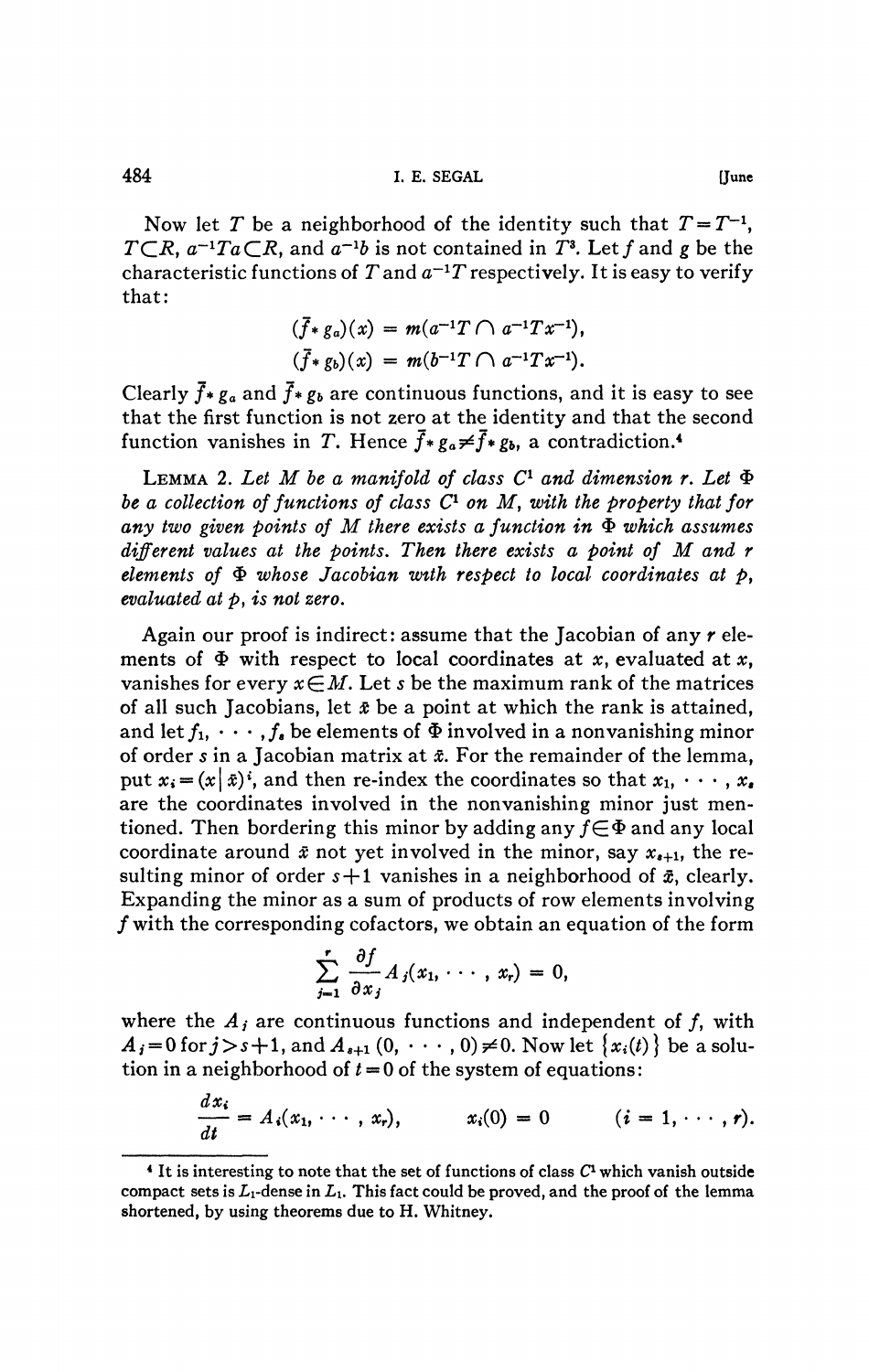Plainly, in no neighborhood of  $t = 0$  do all  $x_i(t)$  vanish identically. On the other hand, it is clear from the partial differential equation in f that  $f(x(t)) = f(\bar{x})$ , where  $x(t)$  is the point whose coordinates are  $(x_1(t), \dots, x_r(t))$ , for all *t* in some neighborhood of  $t = 0$ . This equation clearly contradicts the hypothesis that  $\Phi$  contains a function assuming different values at any two given points.

To conclude the proof of Theorem 1, let *M* be an arbitrary open set in G, set  $\Gamma = \Phi$ , and let  $\phi$  be a point of M at which there exist r elements  $\{\phi_i\}$  of  $\Gamma$  which have a nonvanishing Jacobian; by Lemmas 1 and 2,  $\phi$  and  $\{\phi_i\}$  exist, evidently. By the theory of implicit functions,  $\{(x|p)^i\}$  is a function of  $\{\phi_i(x)\}$  of class  $C^1$  in a neighborhood *of p,* say

(5) 
$$
(x | a)^i = F_i(\phi_1(x), \cdots, \phi_r(x)) \qquad (i = 1, \cdots, r).
$$

Putting  $x = y^{-1}$ ,  $a = b^{-1}$ , (5) becomes:

(6) 
$$
(y^{-1} | b^{-1})^i = F_i(\phi_i(y^{-1}), \cdots, \phi_r(y^{-1}))
$$
  $(i = 1, \cdots, r).$ 

Recalling that  $\phi_i(y^{-1})$  is of class  $C^1$  as a function of y, it is clear from (6) that  $y^{-1}$  is of class  $C^1$  as a function of y, for y in a neighborhood of  $b$ . Since  $M$  is an arbitrary open set, the set  $S$  of points at which there exists a set of  $r$  elements of  $\Phi$  with a nonvanishing Jacobian is dense in  $G$ ; hence the same is true of the set  $S^{-1}$ , and therefore  $G$  is covered by neighborhoods in which  $y^{-1}$  is of class  $C^1$  as a function of y.

Theorem 1 (which is a result in the large) is now combined with an existing result in the theory of local Lie groups, to obtain a condition that a group be a Lie group. At the same time we show that in order for right multiplication to be of class  $C<sup>1</sup>$  on a group which is a manifold of class  $C<sup>1</sup>$ , it is sufficient for the first-order derivatives of right multiplication to exist, and be continuous at one point.

THEOREM 2. *Let G be a connected topological group. Let there exist a neighborhood N of the identity in G which is a manifold of class C<sup>l</sup> and dimension r, and a neighborhood of the identity P such that*  $P = P^{-1}$ *,*  $P^2 \subset N$ , and the first-order derivatives of  $\{(xa\mid ya)^i; i = 1, \dots, r\}$  with *respect to*  $\{(x|y)^i; i = 1, \dots, r\}$  *exist for every fixed a and y in P,*  $at x = y$ , and for one value of y and all values of a in P are continuous; *here*  $\{(x|y) \cdot : i = 1, \dots, r\}$  *are the local coordinates at y of x. Then G is a Lie group.* 

Let  $f(s)$  be a real-valued function whose derivative (by derivative we mean first-order derivative in the following) exists for s in an interval which includes the range of values of the real-valued function  $g(t)$ , as *t* ranges over an interval containing the point  $t_0$  in its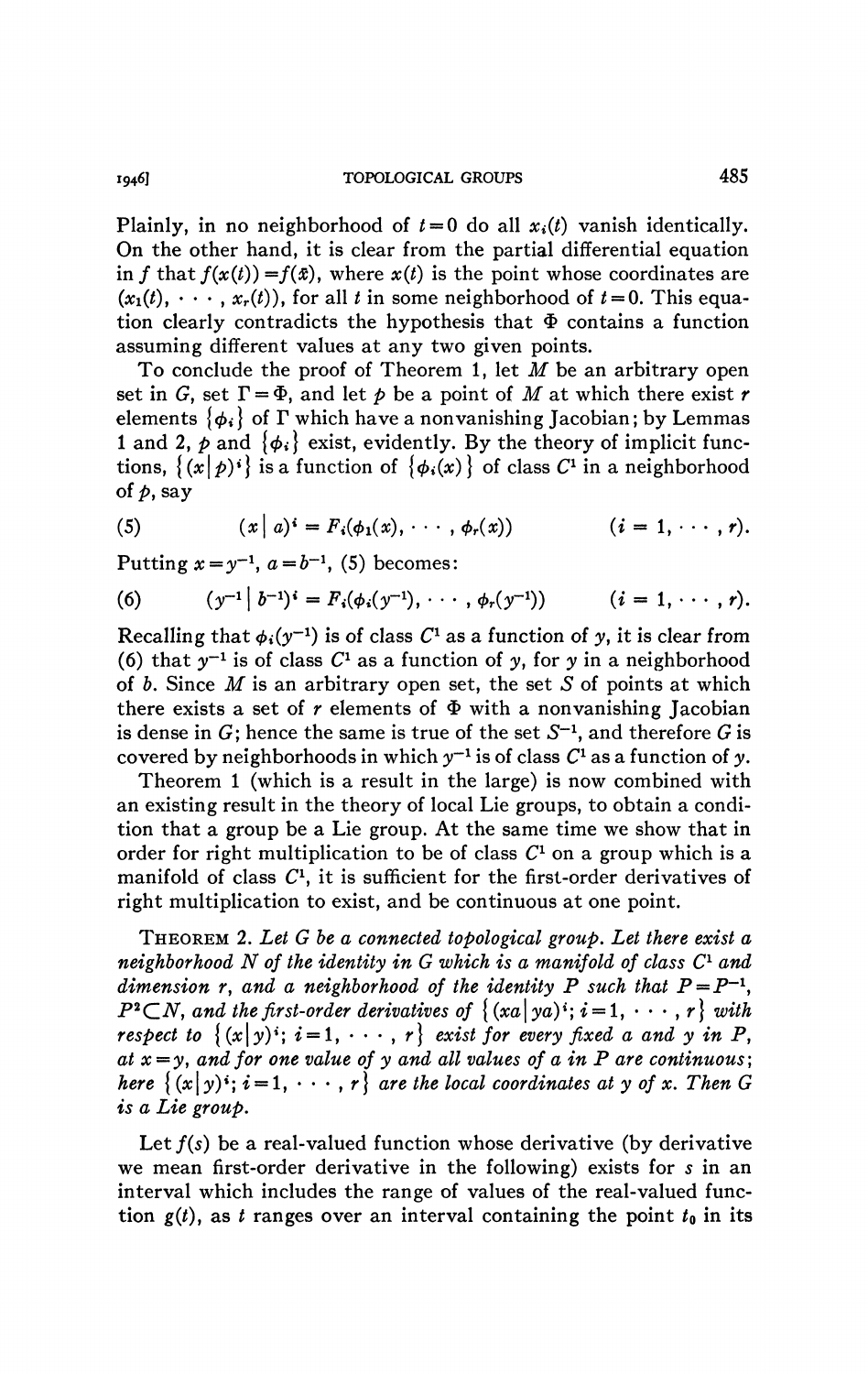interior; assume also that the derivative of  $g(t)$  exists for *t* in such an interval, and that the derivative of  $f(s)$  is continuous at  $s = g(t_0)$ . Then it is easy to conclude from the mean value theorem of the differential calculus that the derivative of  $f(g(t))$  exists at  $t = t_0$  and equals  $f'(g(t_0))g'(t_0)$ . Now the identity transformation on G can clearly be obtained by first performing the transformation  $x \rightarrow x a^{-1}$ , and then following by the transformation  $x \rightarrow xa$ . If we put  $x_0$  for the point at which *xa* has continuous derivatives as a function of *x* for all *a* in P, then the derivatives of the first transformation exist at  $x = x_0 a = v_a$ , if  $v_a \in P$ ; and the derivatives of the second transformation exist and are continuous at  $x=x_0$ . It follows that:

$$
I = \left[\frac{\partial (xa^{-1})}{\partial (x)}\right]_{x=y_a} \cdot \left[\frac{\partial (xa)}{\partial (x)}\right]_{x=z_0},
$$

where *I* is the identity matrix, and  $[\partial (xc)/\partial (x)]_{x=y}$  stands for the Jacobian matrix of the function *xc,* with respect to local coordinates at y and yc, evaluated at  $x=y$ . Since  $[\partial (xa)/\partial (x)]_{x=u}$  is continuous at  $u=x_0$ , it follows that  $\left[\frac{\partial (xa^{-1})}{\partial x}\right]_{x=u}$  is continuous at  $u=v_a$ , if  $v_a \in P$ . That is,  $xa^{-1}$  as a function of x has continuous derivatives at  $x = v_a$ , if  $v_a \in P$ . Hence  $xa^{-1}b$  as a function of x has continuous derivatives at  $x = v_a$ , if a, b, and  $v_a$  are all in P. Plainly,  $x_0 P$  is an open set containing *e;* therefore there exists a neighborhood *Q* of *e* such that  $Q = Q^{-1}$ ,  $\overline{Q} \subset x_0 P$ . Let *R* be a neighborhood of *e* such that  $R = R^{-1}$ , and  $R^2 \subset Q$ . It is plain that as a ranges over  $x_0^{-1}R$  (which is a subset of P),  $v_a$  ranges over R, and it is easy to verify that if  $a \in x_0^{-1}R$ , then  $a^{-1}P\supset R$ . It follows that xa is of class  $C^1$  as a function of x, for x and  $a$  in  $R$ .

Now let S be a cubical neighborhood of *e* such that S<sup>-1</sup>S⊂R. We now regard G as a manifold with local coordinates  $[x|a]$ <sup>t</sup> defined to be  $(xa^{-1}|e)^i$   $(i = 1, \cdots, r)$  in the neighborhood *Sa* of a. At the identity this system of coordinates is the same as the original system, in S, and we now show that  $G$  is a manifold of class  $C<sup>1</sup>$ . If the neighborhoods  $Sa_1$  and  $Sa_2$  overlap, it is easy to verify that  $a_2a_1^{-1}\in\mathbb{R}$ . Since the coordinates of x relative to the Sa, system are  $\{(xa_i^{-1}|e)^i\}$  $i = 1, \dots, r$ , with  $xa_i^{-1} \in S$ , and multiplication on the right by the element  $a_2a_1^{-1}$  of G is of class  $C^1$  on N, it follows that the  $[x|a_1]^T$  $(i = 1, \dots, r)$  are of class  $C^1$  as functions of the  $[x | a_2]^i$   $(i = 1, \dots, r)$ . Clearly, xa is of class  $C^1$  as a function of x, at all points of G and for all fixed a.

Then the hypothesis of Theorem 1 is satisfied. If we combine the conclusion of the theorem either with Smith's Theorem 12.9 **[2]** or Birkhoff's Corollary 15.7 [1], it follows that G is a Lie group.